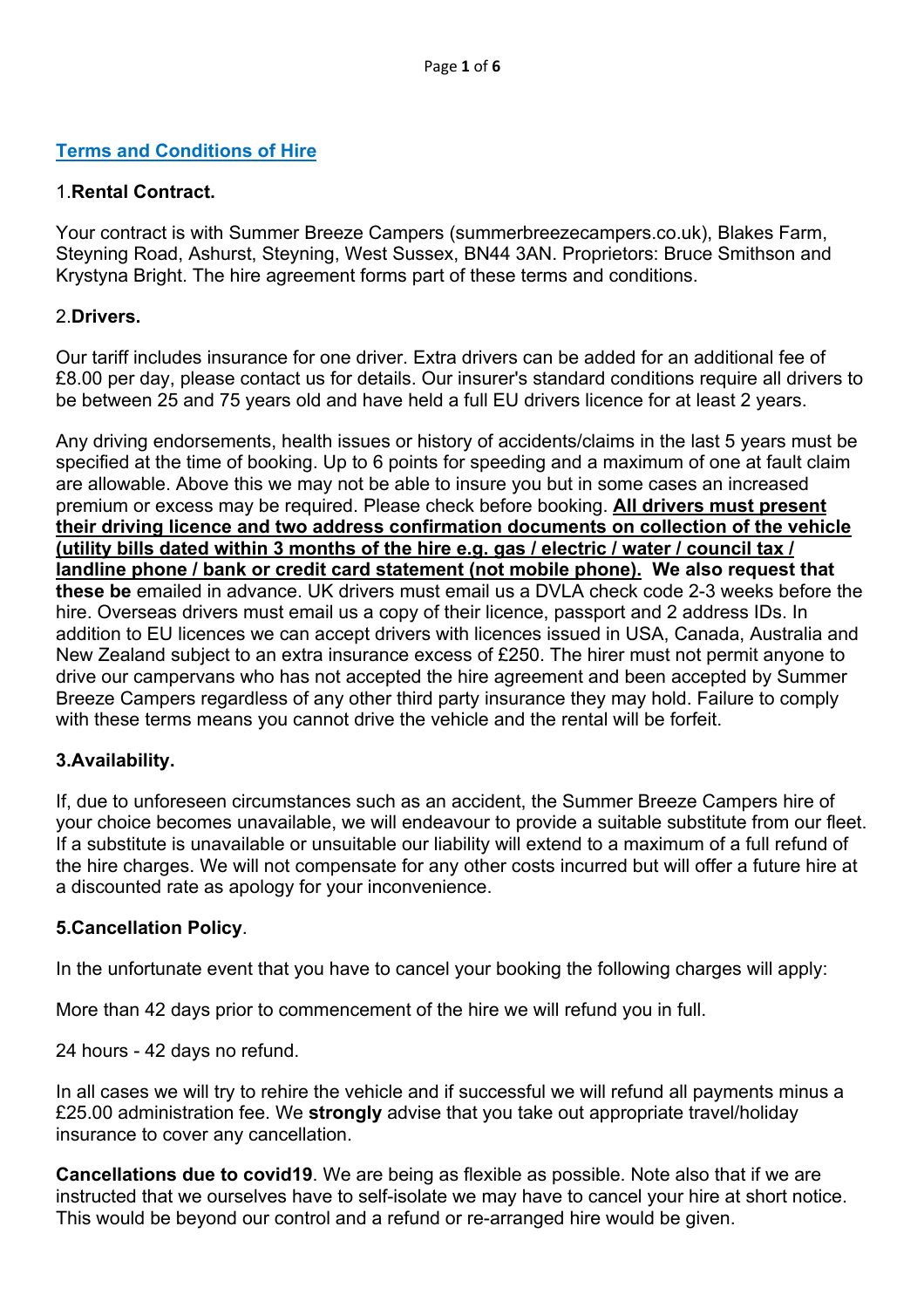## **6.Collection and Return Times.**

Your camper van can **normally** be collected by 3 pm on the hire start day. Earlier/later collection may be possible depending on other hires – please ask. On arrival we will give you a handover so that we can show you how everything works on your particular van. Please return your campervan by 11.00 am on the last day of your holiday. Late returns can severely impact on the next hirers holiday so the following late charges apply. £30.00 charged for every hour or part of hour.

### **7 Petrol & Mileage**

Our campervans will have a full tank of UNLEADED PETROL and must be returned with a full tank (or as per fuel gauge showing at beginning of hire). Any shortfall will be taken from the security deposit along with an additional £20.00 charge for the inconvenience caused. Mileage, we suggest around 80 – 100 miles per day max although we do not have a milage limit as such, please advise us if going further afield. No travel outside the UK is permitted.

#### **8. Smoking, Candles, Barbeques**

Summer Breeze Campers have a strict no smoking policy. Under no circumstances should smoking take place in either the campervan itself or in the hire awning(pod). Any damage found to be a result of smoking in the vehicle or awning will be paid for by the hirer. This includes any extra cleaning and valeting costs that subsequently may be incurred. Candles - under no circumstances are candles to be used in either the campervan or the awning(pod), any damage found including extra cleaning will be paid for by the hirer. Barbeques – under no circumstances are barbeques to be used in either the campervan or the awning (pod), any damage found will be paid for by the hirer.

#### **9. Pets**

Summer Breeze Campers allow well behaved dogs, maximum of 2 per campervan however damages caused by your pets will be charged at cost.

#### **10. Cleanliness**

All campervans leave our premises clean and tidy so it is your responsibility to return the van in the same condition. If your van is returned and requires more than our standard level of cleaning (e.g. profession valeting to remove stains etc) a charge of £50.00 will be made to cover these costs.

#### **11. Care and maintenance**

Whilst driving your campervan you are expected to drive in a careful and considerate manner, obeying all aspects of the highway code, observing height/weight/speed restrictions and showing respect to other road users. You must only carry the same number of passengers as there are seatbelts. Children and babies must be in the appropriate car seats as required by law. Always ensure the keys are removed from the ignition and all doors locked when leaving the vehicle. You will be liable for any losses resulting from failure to do this. You must **NOT EXCEED 55 MPH** in the van at any time. Failure to observe this speed restriction can result in overheating and damage to the engine, both of which you will be liable for. You must look after the keys. If you loose them, you will be liable for the cost of obtaining replacements and any costs incurred if the van is stolen or any of the contents belonging to us. You will be responsible for any damage caused to the campervan because of failure to assess the height, length and width of the vehicle. You must not drive off road, on unsurfaced roads, or on roads unsuitable for the vehicles (recognised campsite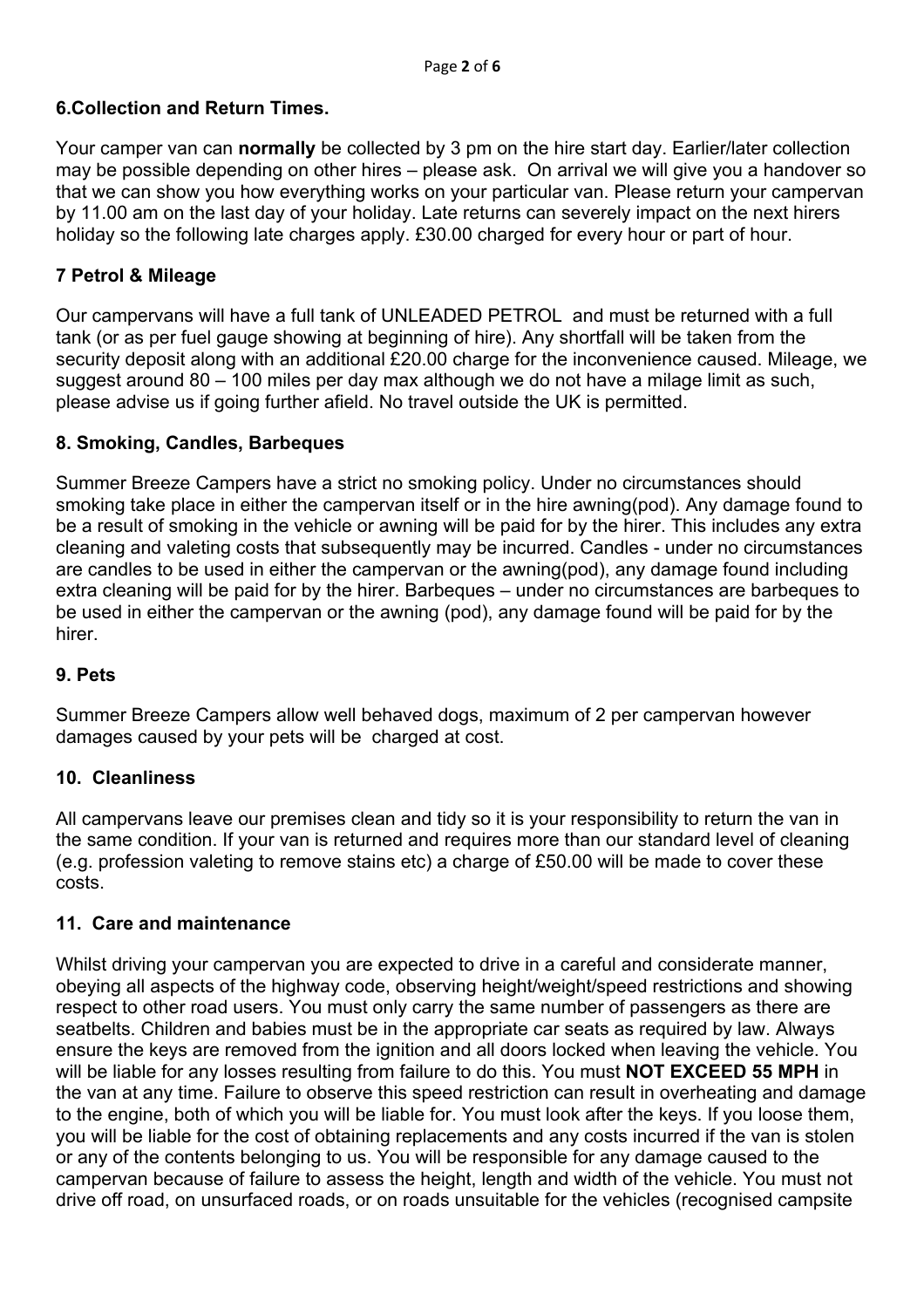roads being exception to this). The "pop tops roofs" on the campervans can only be elevated when stationary. Under no circumstances must the vans be driven with the roof elevated.

### 12.**Security/damage deposit.**

At the time of collection a security/damage deposit of £700 (plus any addition if required for insurance excess additions) must be paid (bank transfer). This will be returned to you in full (within 7 days of the end of hire) provided the campervan is returned on time, undamaged, fully fuelled, with a complete inventory and with a satisfactory clean interior and equipment. - Deductions will be made honestly and fairly for making good any damage to the vehicle and equipment that has occurred during your hire of the camper.

We are happy to post back any items left in our campervans. A charge of £8 is made for any parcels posted plus the postage.

Please note that our insurance does not cover damage to tyres or theft of equipment or personal effects from the vehicle and these costs are the responsibility of the hirer.

It is the responsibility of the hirer to pay in full for any damage to the vehicle on hire to them how so ever caused. The damage deposit does not equal the maximum possible liability. The vehicle insurance will cover only damage to the vehicle itself and third party liability in the event of an accident, less the policy excess. Any other costs are the responsibility of the hirer. These may include but are not limited to damage to the vehicle contents, mechanical damage caused by the hirer, costs incurred by mis-fuelling.

#### 9.**Insurance Conditions.**

Each vehicle is insured with comprehensive cover subject to the following conditions:

Drivers must be between 25 and 75 years old and have held an appropriate full licence for at least 2 years. This must be presented at point of hire and each driver must sign the insurance and hire documents.

Up to two 3 point speeding endorsements may be accepted without further insurance premium. Any other endorsements or more than one at fault accident in the last 5 years may incur an increased excess or premium. All licence endorsements must be notified at time of booking so that we can check our insurers will cover you. Any incurred between booking and the commencement of hire must be notified immediately as this may affect your permission to drive. Any endorsements not notified to us will render the insurance void, the vehicle will not be hired to you and the hire charge will not be refunded.

The insurance covers the U.K. only and the vehicle may not be taken outside this area.

The vehicle may not be used by the hirer for the carriage of goods or for hire or reward.

The vehicle may only carry up to the designated number of passengers (varies according to each camper – please check) and must not be overloaded.

The vehicle must be driven in a careful and safe manner, respecting the age of the vehicle and its lack of modern safety systems.

Seat belts are fitted and must be used.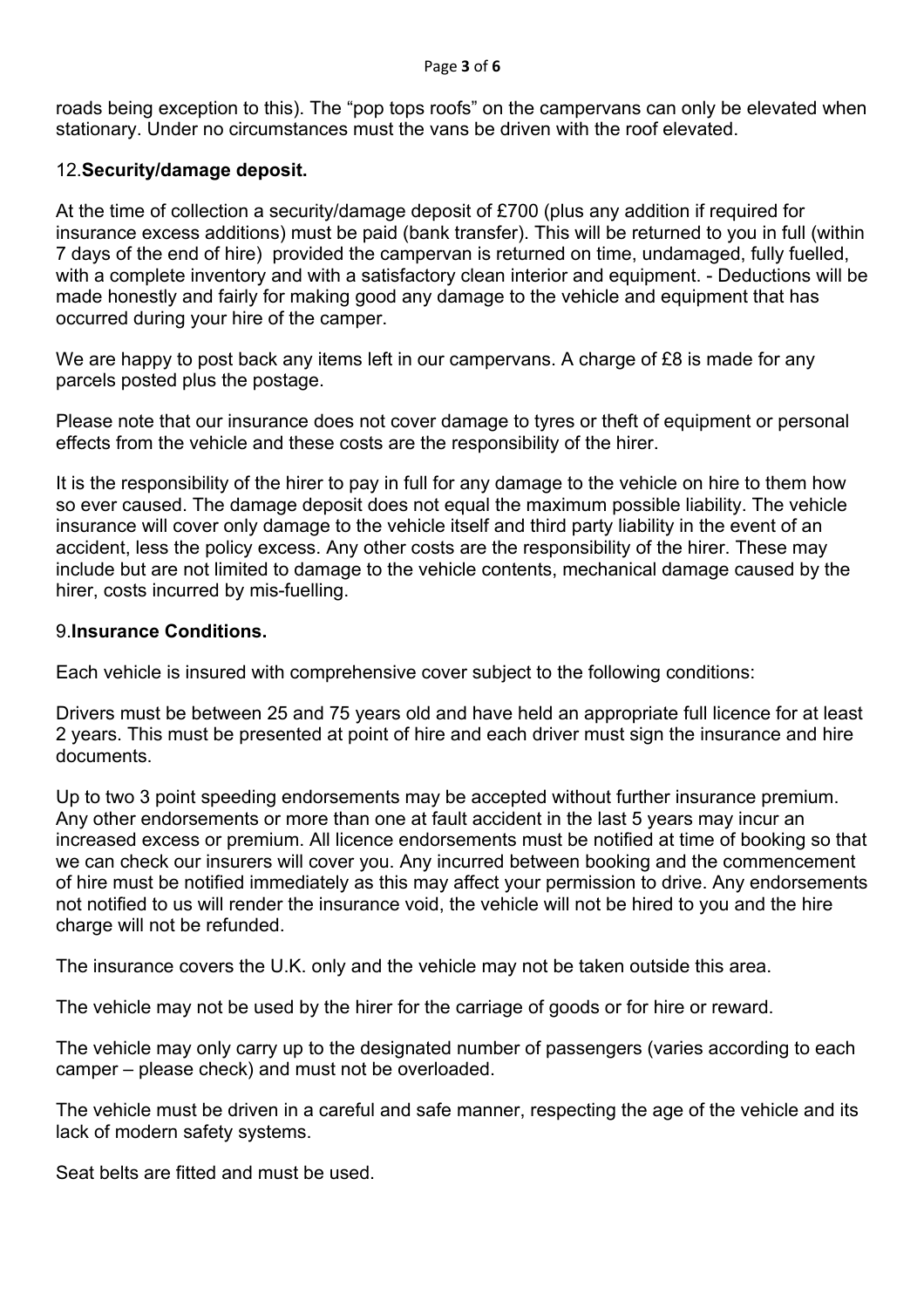Extreme care must be taken when using cooking and heating equipment to prevent fire or heat damage.

Damage to tyres or internal equipment is not insured and will be charged to the hirer.

The standard policy excess is £700 and is the responsibility of the hirer.

In the event of an accident take details of any persons and vehicles involved. Do not admit any liability. Contact us as soon as possible. Complete a report form on return to us.

The vehicle must only be used within the law and may only be driven by drivers named on the hire agreement or otherwise confirmed by us. Any fines or fixed penalties incurred are the responsibility of the hirer and the details of the hirer will be passed to the police or other legal authority if requested.

## **10. Breakdown**.

In the event of a vehicle breakdown the hirer is permitted to spend up to £100 on minor parts or repairs and this will be reimbursed provided a receipt is presented. All campervans are covered by AA Breakdown relay. In the unlikely circumstance of your campervan breaking down and the problem being unable to be repaired within 48 hours, we will endeavour to bring you a replacement vehicle to enable you to continue with your holiday. However, if this is not possible, our liability is limited to refunding you for any remaining full days holiday that you have. Please note, we will only give a refund/replacement vehicle if the breakdown is not due to the actions of the hirer. For example, if the breakdown is found to be caused by driving in excess of 55 mph, no refund will be given. We will not be liable for any of your costs in the event of a breakdown, e.g. Telephone calls, accommodation, travel etc. These costs will remain your responsibility.

## **11. Other conditions.**

Please ensure adequate ventilation when using cooking or heating equipment both for your safety and to preserve the condition of the camper interiors.

## **13. Privacy policy - Data Protection.**

Any personal information you give to us will be kept confidential and will only be used by ourselves and our insurers in connection with your hire of a camper. Our camper vans may be tracked by a GPS tracking device; any data as a result will not be shared with third parties except our insurers or the police in the event of an incident. We ask for your consent to keep you informed of Summer Breeze Campers news, events, stories and special offers but we will never disclose your details to others. If you submit any stories or pictures to us for future you grant us permission to use such stories and pictures freely on our website and any other publications.

## **13. Variation**

Summer Breeze Campers reserve the right to vary tariffs, conditions and specifications at any time prior to confirmation of acceptance of any booking. Please keep this copy of our Terms for your reference.

The insurer's standard conditions are detailed below, please ask if any clarification is needed.

# *HIRER DRIVE ENDORSEMENT*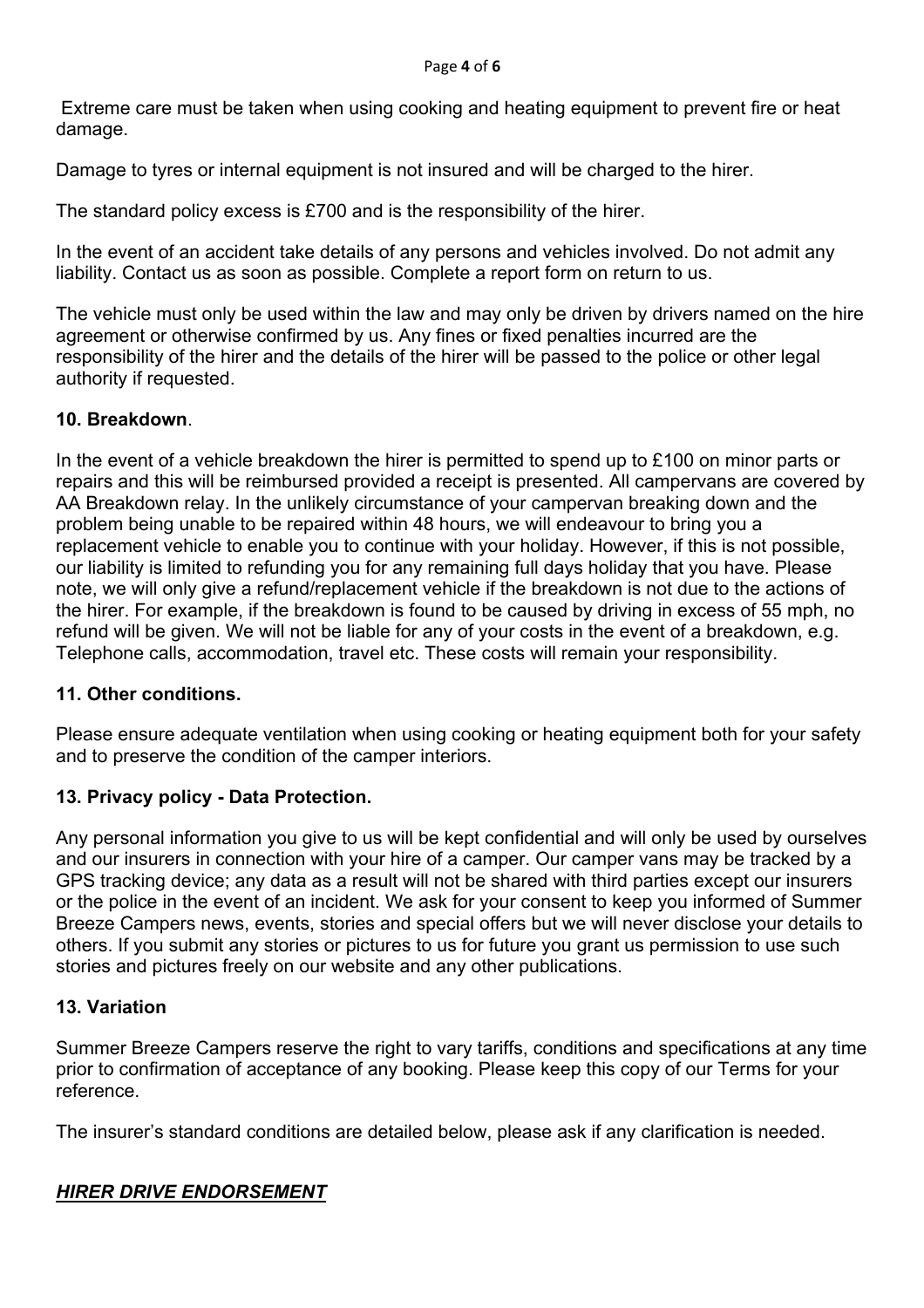Notwithstanding anything contained herein to the contrary it is hereby understood and agreed that this insurance covers the insured vehicle whilst let out on hire, subject to the following conditions: -

1)The Insured shall verify the identity and permanent address of the Hirer and any other permitted driver by means other than relying solely on the information contained in the Hirer's or driver's driving licence and that such person is not amongst the excluded persons enumerated below.

2)The Insured Vehicle shall NOT be let out on hire to or be driven by: -

a)Hirers under 25 or over 75 years of age unless otherwise agreed by the Insurer.

b)Hirers aged 25 or over unless a full valid UK/EU driving licence has been held for 24 months.

c)Persons who have been convicted of an offence in connection with the driving of a motor vehicle or motorcycle and/or have had their driving licence endorsed or suspended or penalty points imposed. Parking and not more than two speeding offences in the past 5 years may be ignored.

d)Persons who have had their licence revoked by DVLA due to medical grounds or convictions.

e)Persons who have had their insurance declined and/or renewal refused and/or special insurance terms imposed as a result of claims experience and/or have had their insurance or cover cancelled by any Motor Insurer.

f)Persons engaged wholly or partly in professional entertainment or professional sports persons. Please ask.

g)Jockeys and persons connected with racing of any sort. Please ask.

h)Undergraduates and/or students under 25 years of age.

i)Persons who, whilst driving, have been involved in more than one accident during the past 5 years.

j)Foreign Service Personnel other than persons born in the United Kingdom.

3)The insured vehicle shall be driven only by the Hirer or other permitted driver who has completed and signed a Hirer's Proposal Form immediately prior to any hiring.

4)The Insurer's form of proposal for Hirer Drive insurance or as otherwise may be specifically agreed shall be completed and signed by each Hirer or other permitted driver. Such proposal shall be forwarded each week to the Insurers. The proposal must be fully completed by the Hirer or other permitted driver in all respects. In addition to the usual declaration and warranty contained in the proposal, the following declaration shall appear on the proposal, namely: -

"I further agree to be bound by the terms and conditions of the Insurance which I have seen and read or have had the opportunity to see and read".

If the statements and particulars in the proposal are in the handwriting of any person other than the Hirer or other permitted driver, such person shall be deemed to have been the Hirer's or other permitted driver's agent for the purpose of completing the proposal form.